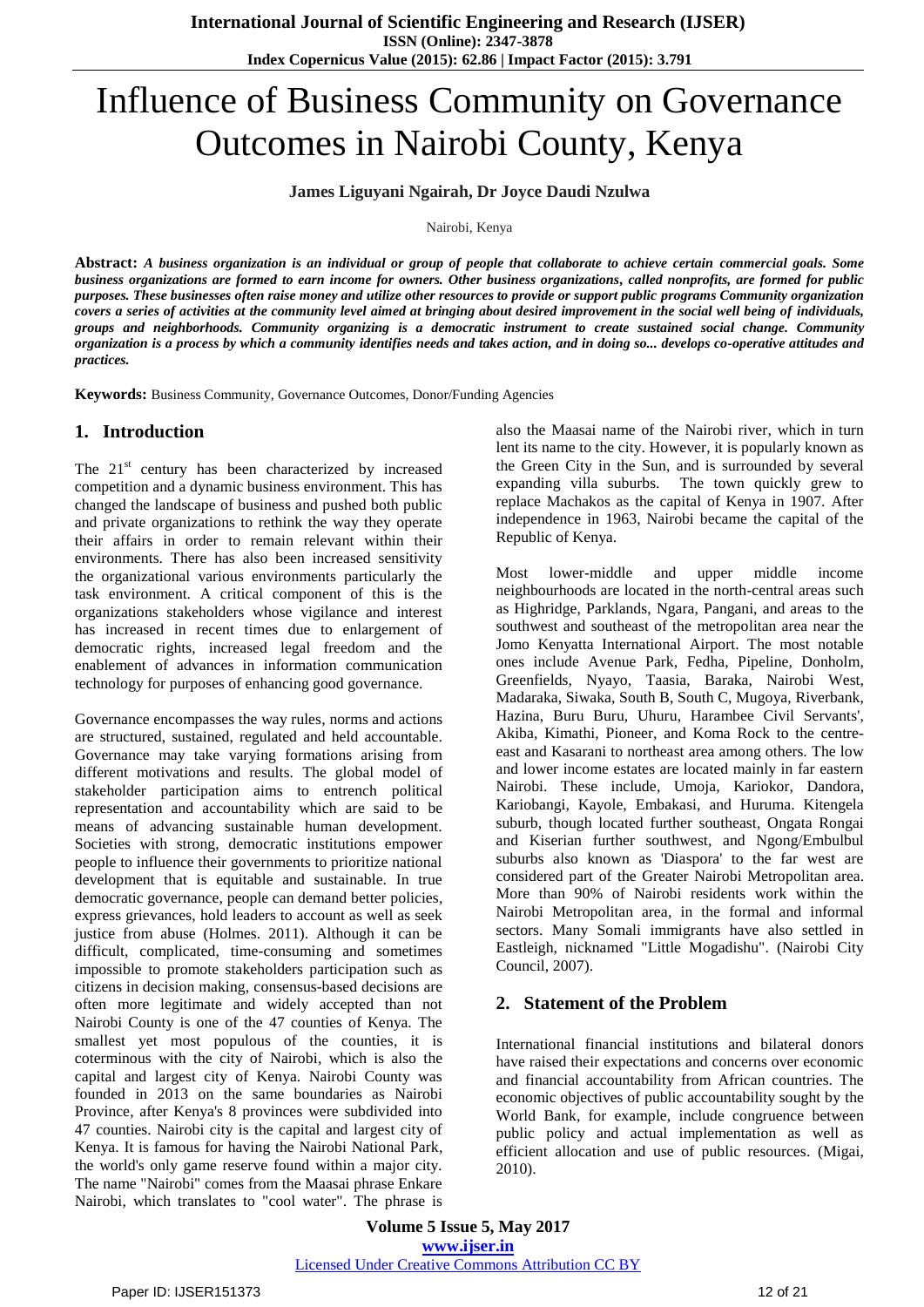Kenya"s devolution set up is expansive in scope and implementation timelines and emphasizes on the establishment of governments (national and county) that reflect the Kenya"s diversity characterized by transparency, accountability, participation and inclusiveness in governance.

The Nairobi County Government holds enormous resources including being the capital city of Kenya and home to a huge cosmopolitan population. Owing to socialcultural, political and economic head start, decentralized initiatives such structured, operational and strategic systems under constitutional requirements, stakeholder participation should be implemented better in contrast to the other counties. Although the county government has provided some platforms for the stakeholder participation, there still exist gaps on governance outcomes Kantai, W. (2010). It is in this regard that this paper seeks to analyze influence of business community on governance outcomes on Governance outcomes in Nairobi County Kenya.

# **3. Objectives**

## **The General objective**

Examine the influence of stakeholder participation on governance outcomes in the Nairobi County, Kenya.

## **Specific objectives of the Study**

- i. To evaluate how the participation of funding agencies and donors in governance influence satisfactory service delivery in health, education and water in Nairobi County.
- ii. To establish the extent to which civil society organizations participation in governance influence social development in Nairobi County.

# **4. Theoretical Framework**

This paper was founded on theories including, Hyper pluralism Theory of Democracy and functionalist Theory.

## **Hyper pluralism Theory of Democracy**

[Robert A. Dahl,](https://en.wikipedia.org/wiki/Robert_A._Dahl) (2014), established the [pluralist theory](https://en.wikipedia.org/wiki/Pluralism_%28political_theory%29) of [democracy](https://en.wikipedia.org/wiki/Democracy) in which political outcomes are enacted through competitive, if unequal, interest groups and introduced ["polyarchy"](https://en.wikipedia.org/wiki/Polyarchy) as a descriptor of actual democratic governance. Rodriguez, et al (2014). Hyper pluralists Postulates that groups are so strong that government is weakened (Martin& Douglas, 2014). Hyper pluralism suggests that people who share interests form groups to advance their causes. Like the Elite Theory, it suggests that some groups wield too much power and influence on the government. Ultimately, the result of hyper pluralism would be the total gridlock of government; that is, too many groups vying for power but lacking the cohesion necessary to force compromise. This theory is well suited for this paper because it provides the diversity and insights for examining influence of stakeholder participation on governance outcomes in the county of Nairobi.

## **Stakeholder Participation Theory**

Stakeholder theory was introduced by Edward Freeman in 1988. The stakeholder theory is a theory of organizational management and business ethics that addresses morals and values in managing an organization. The complex and dynamic nature of problems requires flexible and transparent decision-making that embraces a diversity of knowledge and values. For this reason, stakeholder participation in decision-making has been increasingly sought and embedded into national and international policy. In the traditional view of a company, the shareholder view, only the owners or shareholders of the company are important, and the company has a binding fiduciary duty to put their needs first, to increase value for them. Stakeholder theory instead argues that there are other parties involved, including employees, customers, suppliers, financiers, communities, governmental bodies, political groups, trade associations, and trade unions [Freeman, R. Edward](https://en.wikipedia.org/wiki/R._Edward_Freeman) (1984).

Even competitors are sometimes counted as stakeholders. Their status being derived from their capacity to affect the firm and its stakeholders. The nature of what constitutes a stakeholder is highly contested (Miles, 2012).The stakeholder view of strategy integrates both a resourcebased view and a market-based view, and adds a sociopolitical level. One common version of stakeholder theory seeks to define the specific stakeholders of a company (the normative theory of stakeholder identification) and then examine the conditions under which managers treat these parties as stakeholders (the descriptive theory of stakeholder salience Phillips, Robert (2003).

# **5. Conceptualization of Literature Review**

## **Business community**

A business is an organization or enterprising entity engaged in commercial, industrial or professional activities. A company transacts business activities through the production of a good, offering of a service or retailing of already manufactured products. A business can be a forprofit entity or a nonprofit organization that operates to fulfill a charitable mission. Most businesses need to register with a state government to operate. Corporations need a charter, and other forms of businesses, such as limited liability companies or partnerships, need other forms of registration. The function of this registration is usually to define the financial liability the owners of the company have. It limits their risk to the amount they have invested in that particular organization. Registration also allows the government to monitor companies to execute its other functions in the business world.

#### **Consumer Protection**

The government's role in business includes protecting the consumer or customer. When a vendor fails to honor the guarantee, the purchaser has recourse in the law. Likewise, when a product causes harm to an individual, the courts may hold the vendor or manufacturer responsible. Labeling is another requirement the government imposes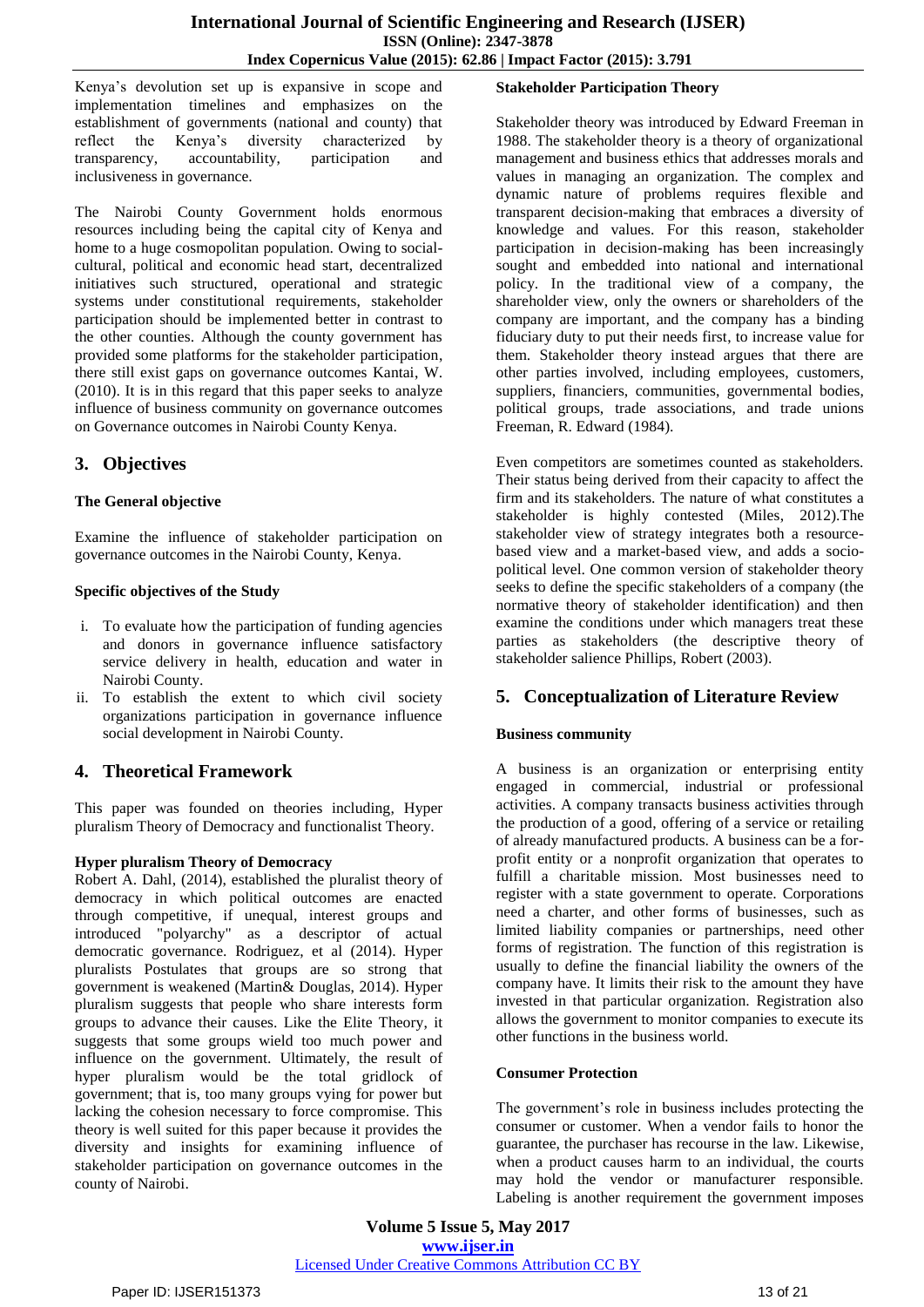on marketers. Many foods, for example, must display nutritional content on the packaging. The U.S. has been making advances in consumer rights for decades. However, the consumer movement still needs considerable development to protect the public.

## **Employee Protection**

Many state governments and county government agencies work to protect the rights of employees. The Occupational Health and Safety Administration, for example, is an agency under the Department of Labor. Its mission is to ensure a safe and healthful work environment. The Equal Opportunity Commission protects employees from discrimination.

## **Environmental Protection**

When a marketing transaction impacts a third party--others besides the marketer and purchaser--the effect is called an "externality." The third party is often the environment. Thus, it is the government's role to regulate industry and thereby protect the public from environmental externalities. Whether the government is effective in this role is a matter of much discussion. The Gulf oil spill of 2010 has been cited as evidence of lax oversight.

## **Taxation**

Governments at all levels tax businesses, and the resulting revenue is an important part of government budgets. Some revenue is taxed at the corporate level, and then taxed as personal income when distributed as dividends. This is in no way inappropriate, since it balances the tax burden between the company and individual and allows the government to tax more equitably.

## **Investor Protection**

Government mandates that companies make financial information public, thereby protecting the rights of investors and facilitating further investment. This is generally done through filings with the Securities and Exchange Commission. Whether federal regulation has been adequate is a matter of much debate.

#### **Funding/Donors concept**

Funding is the act of providing financial resources, usually in the form of money, or other values such as effort or time, to finance a need, program, and project, usually by an organization or government. Generally, this word is used when a firm uses its internal reserves to satisfy its necessity for cash, while the term 'financing' is used when the firms acquires capital from external sources, Business Dictionary(2009). Sources of funding include credit, venture capital, donations, grants, savings, subsidies, and taxes. Funding such as donations, subsidies, and grants that have no direct requirement for return of investment are described as "soft funding" or "crowd funding". Funding that facilitates the exchange of equity ownership in a company for capital investment via an online funding portal as per the Jumpstart Our Business Startups Act

(alternately, the "JOBS Act of 2012") (U.S.) is known as equity crowd funding. Funds can be allocated for either short-term or long-term purposes.

Funds are injected into the market as capital by lenders and taken as loans by borrowers. There are two ways in which the capital can end up at the borrower. The use of financial intermediaries to finance operations is called [indirect finance.](https://en.wikipedia.org/wiki/Indirect_finance) Lender can also go the [financial markets](https://en.wikipedia.org/wiki/Financial_market) to directly lend to a borrower. [Mishkin, Frederic](https://en.wikipedia.org/wiki/Frederic_Mishkin) 2009*.* Funding is used for [research,](https://en.wikipedia.org/wiki/Research) in fields of technology or social science. [Research funding](https://en.wikipedia.org/wiki/Research_funding) can split into commercial and non-commercial. Research and development departments of a corporation normally provide commercial research funding. Whereas, non-commercial research funding is obtained from charities, research councils, or [government agencies.](https://en.wikipedia.org/wiki/Government_agencies) [\[3\]](https://en.wikipedia.org/wiki/Funding#cite_note-3) Organizations that require such funding normally have to go through competitive selections. Only those that have the most potential would be chosen. Funding is vital in ensuring sustainability of certain projects, Imperial College London (2014).

# **6. Empirical Review**

**Influence of business community on reduction in unemployment rates in Nairobi County** Innovation advances the economy to new levels, and enterprise development activity is the cradle of innovation. This applies whether the innovation results in the formation of a new organization or in the expansion of an existing organization. According to the Nationwide Enterprise Development Administrators (2009), enterprise development can refer to the creation of new enterprises or the redevelopment or expansion of existing enterprises. Unemployment, especially chronic unemployment, affects the unemployed in ways other than their pocketbooks. It affects their future ability to find a job, their psychological well-being and more.

Even the employed are affected by unemployment because the ripple effects affect the overall economy and the communities where they live. Nobody, whether they are unemployed or not, is immune to the far-reaching effects and lasting consequences of unemployment when people are unemployed in large numbers, it hurts the rest of the economy, creating a cyclical problem. When people have less money to spend because of unemployment, other companies suffer from less consumer demand. Then, when companies suffer because of lost business, they might in turn be forced to make layoffs of their own, making the unemployment rate rise and overall spending drop even more.

The cyclical effect of unemployment is the reason for government-issued economic stimulus packages. Logic suggests that when people have more money, they spend it, thereby stimulating the economy and simulating job growth. In the short run, the relationship between economic growth and the unemployment rate may be a loose one. It is not unusual for the unemployment rate to show sustained decline sometime after other broad measures of economic activity have turned positive.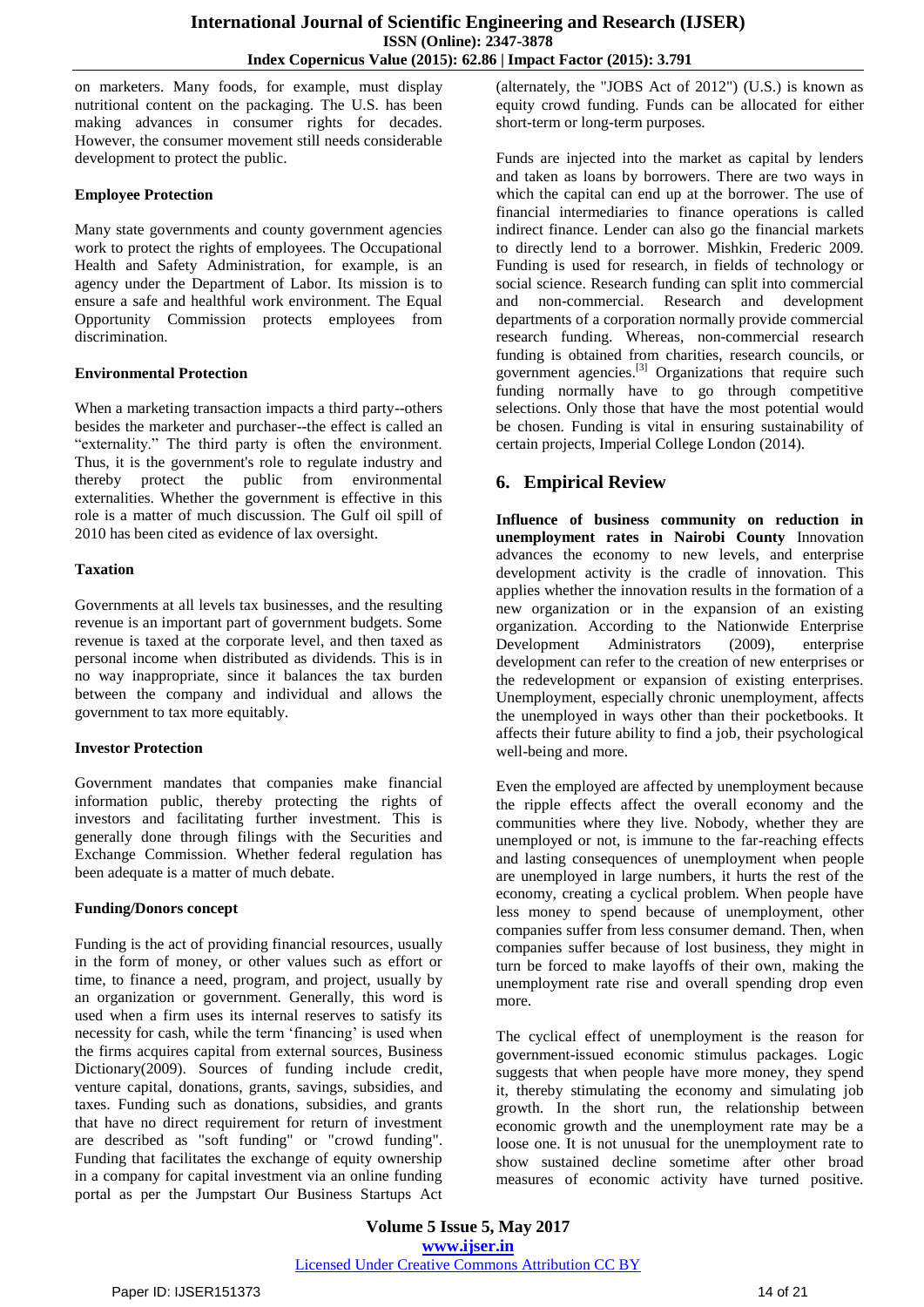Hence, it is commonly referred to as a lagging economic indicator.

One reason that unemployment may not fall appreciably when economic growth first picks up after a recession's end is that some firms may have underutilized employees on their payrolls because laying off workers when product demand declines and rehiring them when product demand improves has costs. As a result, employers may initially be able to increase output to meet rising demand at the outset of a recovery without hiring additional workers by raising the productivity of their current employees. This temporarily boosts labor productivity growth above its trend (long-run) rate.

#### **Influence funding agencies and donors on satisfactory service delivery in health, education and water in Nairobi County.**

Funding means providing [financial resources](http://www.businessdictionary.com/definition/financial-resources.html) to finance a [need,](http://www.businessdictionary.com/definition/need.html) [program,](http://www.businessdictionary.com/definition/program.html) or [project.](http://www.businessdictionary.com/definition/project.html) In [general,](http://www.businessdictionary.com/definition/general.html) this term is used when a firm fills the need for [cash](http://www.businessdictionary.com/definition/cash.html) from its own internal [reserves,](http://www.businessdictionary.com/definition/reserves.html) and the term 'financing' is used when the need is filled from external or borrowed [money.](http://www.businessdictionary.com/definition/money.html) Kenya"s development expenditure is financed by government borrowing or by grants from development partners but the country is not heavily dependent on external aid. Official development aid (ODA) corresponds to about 5% per cent of Kenya"s gross national income (GNI). Foreign aid has shrunk considerably, from 20 per cent in 1993 to a 3-5 per cent average in the 2000s while the significance of external loans (4% of the budget in 2012), especially from non-Western sources has increased (Bello&Ola 2011), In Kenya, The Youth Enterprise Development Fund (YEDF) was established in year 2006 with the sole purpose of reducing unemployment among the youth who account for over 61% of the unemployed in the country. The target of the fund is young people within the age bracket of 18 to 35 years who number 13 million. The Fund was gazetted on 8th December 2006 and then transformed into a State Corporation on 11th May 2007 The Fund has continued to diversify its product base by focusing on interventions that are more responsive to the needs of the youth and are geared towards addressing specific challenges facing young entrepreneurs. The Fund has established a component that will enable it advance big loans directly to youth whose enterprises demonstrate capacity to create many jobs for young people.

Kenya"s ten biggest bilateral and multilateral donors are the US, the World Bank (International Development Association), the UK, Japan, the International Monetary Fund (IMF), France, the EU, Germany, the African Development Bank (AfDB) and Denmark. Among Kenya"s new partners, China has a strong presence in the infrastructure sector and its importance is growing rapidly. The Kenya Joint Assistance Strategy 2007–2012 provides the framework for development cooperation, presents a core strategy of 17 development donors' support to national development planning in Kenya, including the evolving 2030 Vision, and the efforts to achieve the Millennium Development Goals (MDGs)

The critical success factors of any enterprise development strategy are the viability of the business ideas or strategy behind the enterprise development activity. Enterprise development materializes as any action, movement or activity that creates new business value. The individuals or organizations that have an interest in the result of the enterprise activity are responsible for funding, guiding or supporting the enterprise development activity toward its objective. Economic society evolves as a result of enterprise development activity.

The Fund intends to partner with business owners who would like to franchise their brands. This move affords the youth with business opportunities already tried and tested and known in the market. The Fund will finance interested franchisees to start and run such businesses with the technical support of the franchisor. In order to enhance penetration of information at the grassroots, and to ensure that the Fund"s services remain relevant to our clients the fund has started a grassroots stakeholder programme known as Mashinani. In this programme youth, leaders and other stakeholders from a particular county are gathered together where they discuss their opportunities and challenges with the fund, and also give their recommendations.

# **7. Research Methodology**

## **Research Design**

This paper adopted descriptive cross sectional survey research design. This design was best suited for this paper because Cross-sectional studies are usually relatively inexpensive and allow researchers to collect a great deal of information quite quickly. Data is often obtained using [self-report surveys a](https://www.verywell.com/what-is-a-self-report-inventory-2795587)nd researchers are often able to amass large amounts of information from a large pool of participants.

## **Distribution of Population Size and Sample**

| Unit of analysis                    | <b>Population</b><br><b>Size</b> | <b>Sample Population</b> |  |  |  |
|-------------------------------------|----------------------------------|--------------------------|--|--|--|
| Executive                           | 74                               | 42                       |  |  |  |
| Legislature                         | 56                               | 35                       |  |  |  |
| Judiciary                           | 17                               | 9                        |  |  |  |
| <b>NGOs</b>                         | 5                                | 5                        |  |  |  |
| Funding, Donors                     | $\overline{5}$                   | 5                        |  |  |  |
| Universities students,<br>staff     | 90                               | 39                       |  |  |  |
| Business comm.                      | 20                               | 6                        |  |  |  |
| <b>Community Groups</b>             |                                  | 4                        |  |  |  |
| Media agencies                      | 5                                | 5                        |  |  |  |
| Public                              | 98                               | 40                       |  |  |  |
| CSO (Civil Society<br>Organization) | 10                               | 6                        |  |  |  |
| Total                               | 384                              | 196                      |  |  |  |

#### **Sample Design**

Sampling is a process or technique of selecting a suitable sample or a representative part of the population for the purposes of determining parameters or characteristics of the whole population, (Kothari.1990).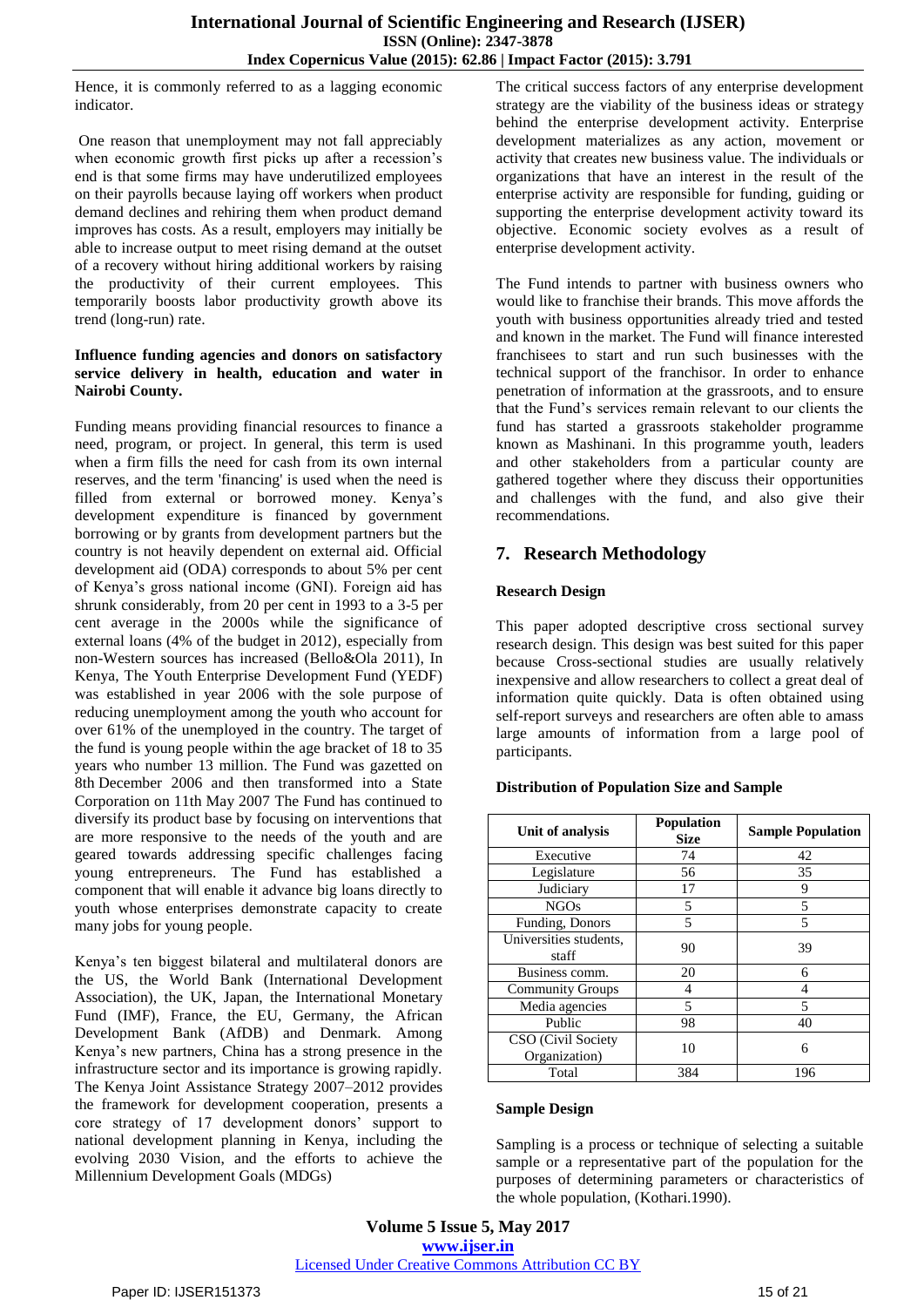instruments.

The paper used stratified sampling, Purposive Sampling and Random Sampling Techniques. Stratified sampling was used to identify the necessary study population. This included community groups, donors, business communities, civil society organization and media. Stratified sampling was used to ensure that the target population is divided into different strata and each stratum is represented in the sample size.

Purposive sampling was used to identify study units this shall include executive, legislature and judiciary. Random sampling was used for universities students and staff, public. The advantage of this method is that it increases statistical efficiency and provide data for analysis of the various sub-populations, (Cooper and Schindler, 2006].

#### **Description of Data Collection Instruments**

Data collection was both interactive (interviews and focus group discussions) and non-interactive involving questionnaire and document analysis. This triangulation enabled the researcher to obtain a variety of information on influence of stakeholder participation on governance outcomes in the county of Nairobi, Kenya.

## **Validity of data Collection Instruments**

According to McMillan (2006: 324), validity refers to the degree to which the explanations of the phenomena match the realities of the world. This papers instrument were tested for validity through consultations and discussions with the supervisors and experts in department Studies of

# **8. Data Analysis, Interpretation and Presentation**

## **Descriptive Statistics**

**Influence of business communities on governance outcomes**

|              | To what extent would you say each of                            | <b>Likert Scale</b> |      |      |              |              |       |              |
|--------------|-----------------------------------------------------------------|---------------------|------|------|--------------|--------------|-------|--------------|
|              | the following factors have influence on<br>governance outcomes? | 5                   | 4    | 3    | $\mathbf{2}$ |              | Mean  | <b>Stdev</b> |
| a            | Creation of Employment opportunities                            | 26.4                | 27.4 | 15.7 | 14.7         | 10.7         | 18.98 | 6.687122     |
| b            | Check Social economic equality                                  | 17.6                | 34.6 | 30.3 |              | 8.5          | 20    | 10.75416     |
| $\mathbf{C}$ | Provision of incentives                                         | 19.5                | 34.5 | 28.4 | 10           | 7.6          | 20    | 10.34234     |
| d            | Devolution                                                      | 19.8                | 34   | 28.4 | 10.7         | 7.1          | 20    | 10.19313     |
| e            | Gender issues                                                   | 21.3                | 18.3 | 36   | 9.1          | 6.1          | 18.16 | 10.54203     |
| f            | Enhance fair trade practices                                    | 21.3                | 18.3 | 40   | 12.4         | 8            | 20    | 11.01218     |
| g            | Promotes infrastructural programmes                             | 19.8                | 20.8 | 38   | 10.4         | 11           | 20    | 9.978377     |
| h            | Adoption of ICT in business                                     | 31                  | 28   | 25   | 8            | 8            | 20    | 9.97998      |
|              | Education                                                       | 22                  | 37   | 28   | 6            | $\mathbf{r}$ | 20    | 12.01666     |
|              | Decision making                                                 | 12                  | 23   | 24   |              | 32           | 20    | 8.414274     |

**Table 4.7:** Influence of business communities on governance outcomes

To find out the extent to which business communities influence governance outcomes, the respondents were provided with statements and a likert scale data to indicate the level of agreement with the statements.

From the study findings the respondents agreed that business communities had a high impact on creation of employment opportunities as shown by the mean of 18.98 business communities also provided a structure of social

economic equality and provision of incentives as depicted by mean of 20.00 respectively.

Jomo Kenyatta university of agriculture Science and Technology for validation. Their valuable comments, corrections, suggestions, enabled the validation of the

Phelan (2005) define reliability as a measure of the degree to which the research instruments yield consistent results or data after repeated trials. The reliability of the research instruments for this study were measured and using the test-retest method. Thus, the questionnaires, interviews and focus group discussions will be administered to a pilot group twice with a break interval of two weeks between the first and the second administration. The reliability of the questionnaires will be determined through the calculation of a correlation coefficient between the first

Data was analyzed by use of descriptive statistics; through quantitative and qualitative techniques. Qualitative data will be drawn from open-ended questions in the questionnaire, document analysis, interview guide and

Under descriptive statistics, mean and percentages were used to describe the data sets and results were presented in

**Reliability of data Collection Instruments**

administration and the second (Douley, 2004).

focus group discussions to present the findings.

**Data Analysis and Presentation**

tables, charts and graphs**.**

Further the study established frame works in which devolutions fair trade practices, promotion of infrastructural programmes and adoption of ICT in business are enhanced. This is clearly depicted by the means of each of the elements of 20.00 as shown. The study further requested the respondents to indicate how business communities affect education, and decision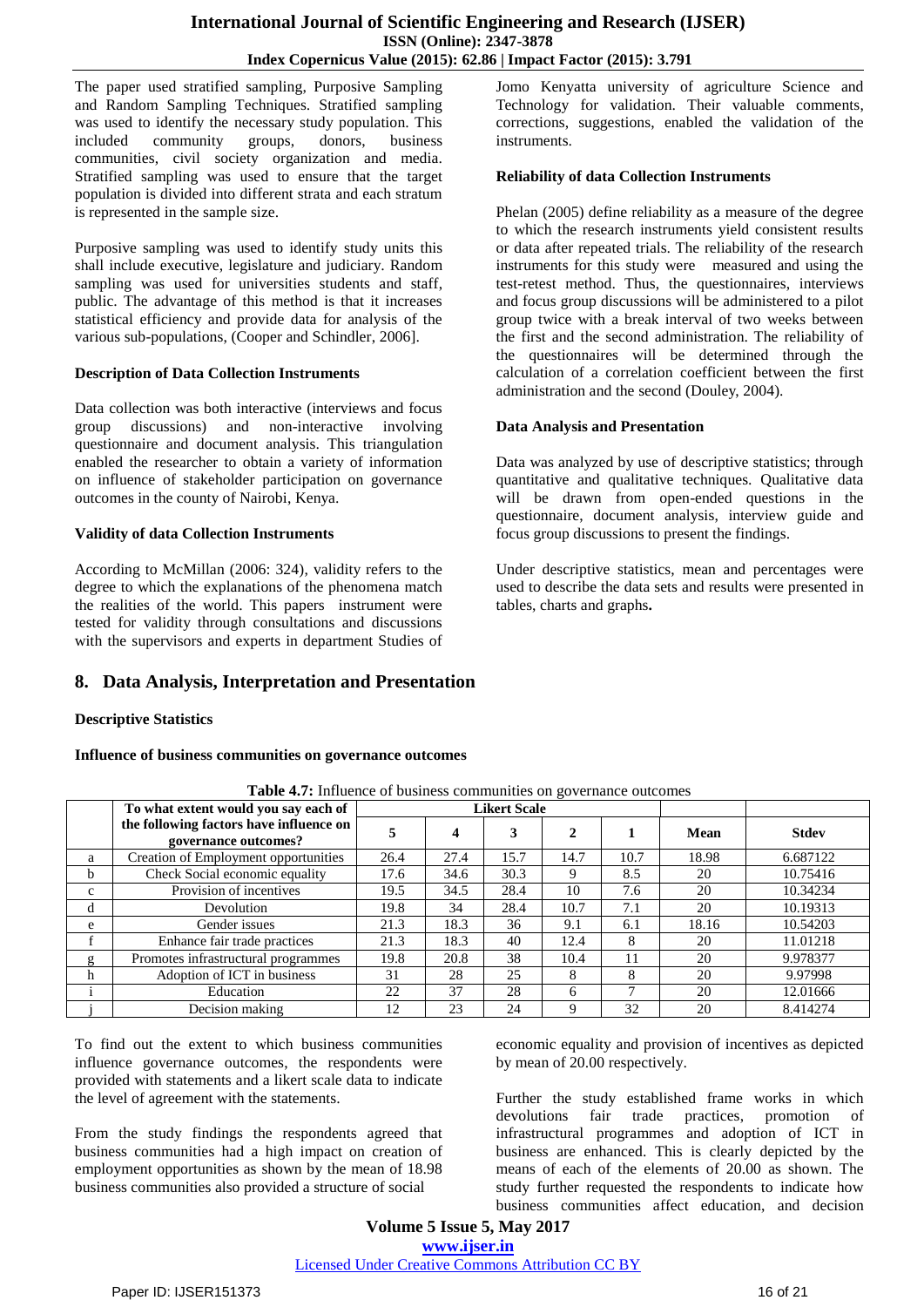making. From the findings education creates the basis of business entrepreneurship and this enable the government to establish programmes in ICT, entrepreneurship, gender issues with the view to build capacity for employment opportunities for the citizenry.

Decision making serves the need for both stakeholders and government to achieve their objectives within the best possible operational situation. Thus, the relationship between business communities and governance outcome in the context of decision making and education is very high as shown by the mean of 20.00 respectively.

**Influence of funding/donor agencies on governance outcomes 4 Influence of donor/funding agencies on governance outcomes Table showing Influence of donor/funding agencies on governance outcomes**

|              | Table showing influence of donor/funding agencies on governance outcomes |              |      |      |      |        |       |              |
|--------------|--------------------------------------------------------------------------|--------------|------|------|------|--------|-------|--------------|
|              | To what extent would you say each of                                     | Likert scale |      |      |      |        |       |              |
|              | the following factors have influence<br>on governance outcomes?          | 5            | 4    | 3    | 2    |        | Mean  | <b>Stdev</b> |
| a            | Helps the government to realize its<br>goals and objectives.             | 20.6         | 35.3 | 29.4 | 5.9  | 8.8    | 20    | 11.37594     |
| <sub>b</sub> | Checks abuse of power in government                                      | 19.8         | 30.5 | 32   | 12.7 | 5.1    | 20.02 | 10.29163     |
| $\mathbf{c}$ | freedom<br>of<br>choice,<br>Enhances<br>association and speech           | 18.5         | 28.7 | 32.8 | 13.3 | 6.7    | 20    | 9.628707     |
| d            | Promotes social welfare programmes                                       | 23.1         | 26.7 | 29.7 | 17.4 | 3.1    | 20    | 9.39106      |
| e            | Enables diversity in management skills<br>and knowhow                    | 27.4         | 29.4 | 28.4 | 11.7 | 3      | 19.98 | 10.69175     |
| f            | Promotes entrepreneurship skill and<br>knowhow                           | 19.3         | 30.5 | 31   | 17.8 | 1.5    | 20.02 | 10.75944     |
| g            | Ensure the efficient and<br>effective<br>running of the government.      | 19           | 33.3 | 31.8 | 13.8 | 2.1    | 20    | 11.62738     |
| h            | Ensures satisfactory education, health<br>and welfare                    | 7            | 35   | 33   | 15   | 10     | 20    | 11.7303      |
| $\mathbf{i}$ | Ensures equity and equality of all,<br>promotes social justice.          | 14           | 37   | 30   | 12   | $\tau$ | 20    | 11.4717      |

To find out the extent of which funding/donor agencies influences governance outcomes, respondents were provided with statement and a likert scale data to indicate their level of agreement with the statements. From the study findings, respondents agreed on the state that funding/donor agencies help governments to realize its goals and objectives as shown by a mean of 20.00. It was also established that donor/funding agencies have a positive correlation with governance outcomes as depicted by a std. deviation 11.3.

Donors/funding agencies check the abuse of power in government as shown by the mean of 20.0. Donors/funding agencies enhance freedom of choice association and speech as shown by mean of 20.00.The study further found out that donor/funding agencies are pertinent to promotion of social welfare programmes as shown by the mean of 20.0. Respondents agreed to a greater extent that donors/funding agencies provide an enabling environment for diversity in management skills and know how. This was depicted by the mean of 19.98.

In regards to the statements as to the extent of promoting entrepreneurship, ensure efficient and effective running of the government satisfactory education, health and promotion of equity and equality. The paper established that there is a positive relationship between donor/funding agencies and governance outcomes and they all depicted a mean of 20.0 respectively. This is in contrast with Bello & Ola, (2011) that depicts Kenya"s development expenditure financed by government borrowing or by grants from development partners yet the country is heavily dependent on external aid.

#### **Relationship between Stakeholder Participation and Governance Outcomes**



## **Participation in any governance process**

The study sought to find out the rights and freedom exercised by stakeholders. From the above figure it was established that 78.2% exercised their rights and freedom in terms of making choices, expression and association as opposed to 21.8% who disagreed that there is no effect of stakeholder participation on governance outcome.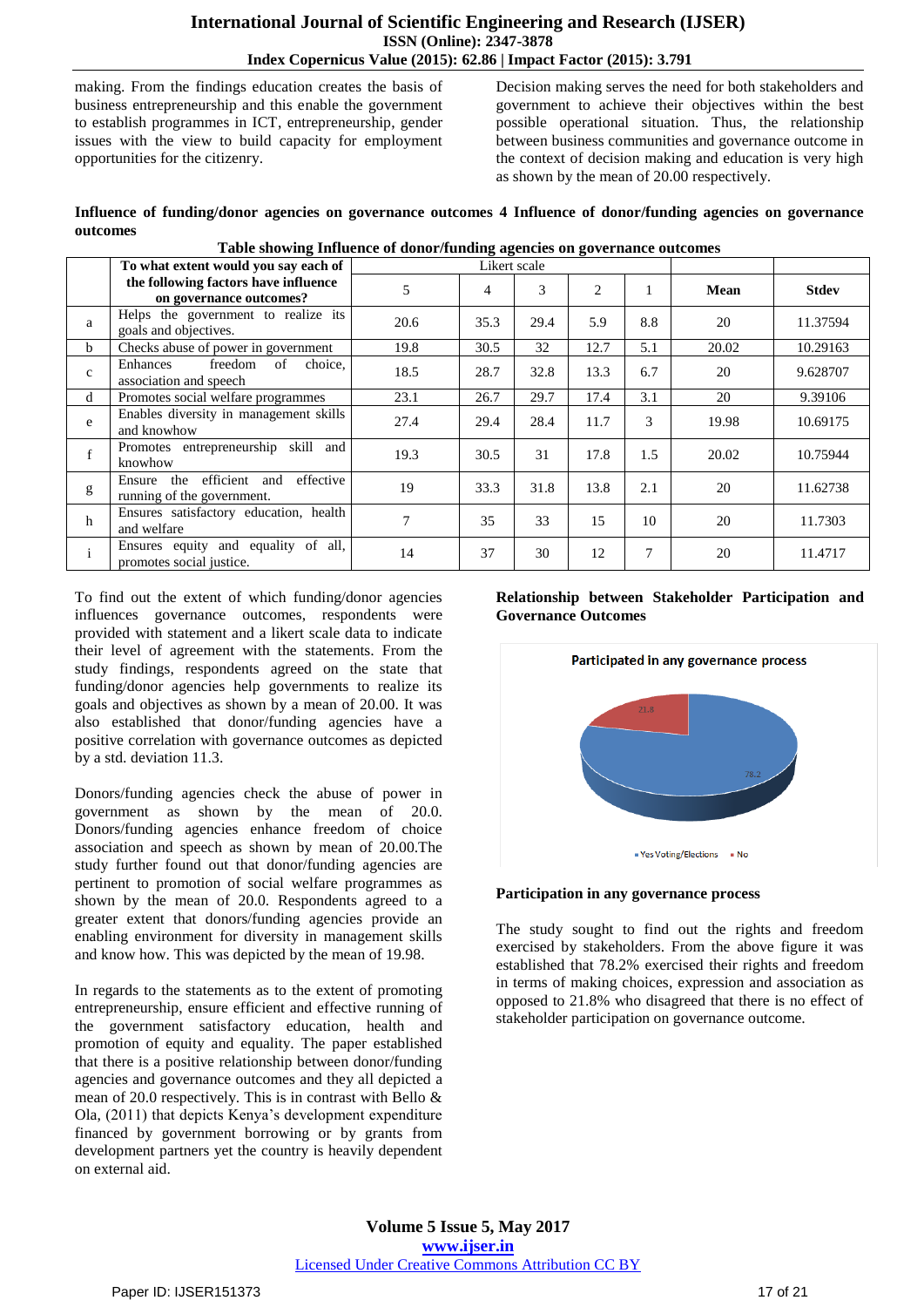

**Participated in any governance process**

Respondents were asked further to ascertain their level of engagement in terms of realizing government outcomes. 45% agreed that they indeed took part in governance process by exercising the right of expression while 35% agreed that they were mobilized and consulted by other state and non state actors in engaging with government.



## **Group/institution/agency have systems to support your participation**

When asked as to whether they have systems to support their participation in realizing governance outcomes, 48.7% agreed that they had support from other agencies, 26.4% declined that they acted on their own volition and 24.9% are neutral. This shows that stakeholder participation is a concerted effort of a variety of actors whose aim is geared towards good governance and realization of governance outcomes.



## **Opinion is stakeholder participation mandatory**

The study sought to find out the level of stakeholder participation with regards to governance outcome. The figure indicates that 80.7% of the stakeholders hold the opinion that stakeholder participation enables decision making. 13.7% is of the view that stakeholder participation is a constitutional requirement and 5.6% are of the view that stakeholder participation is mandatory to help the organization perform the best.

#### **Influence of funding/donor agencies on governance outcomes**

The study found out that funding/donor agencies influences governance outcomes help governments to realize its goals and objectives as shown by a mean of 20.00. It was also established that donor/funding agencies have a positive correlation with governance outcomes as depicted by a std. deviation 11.3. Donors/funding agencies are very profound to promotion and enhancement of economic, social and political welfare programmes. According to the study donors/funding agencies provide assistance both logistic and financial for realization of governance outcomes such as diversity management skills and know how. In this regard donor/funding agencies promotes entrepreneurship, ensure efficient and effective running of the government processes, satisfactory education, health and promotion of equity and equality.

#### **Influence of business communities on governance outcomes**

The study asserted that business communities have a high impact on creation of employment opportunities. Business communities also provided an environment for social economic equality, equity and provision of incentives. Business communities enhance education which creates the basis of business entrepreneurship and this assists the government to realize its outcome through programmes such as ICT, entrepreneurship, gender sensitivity, human rights concern and others in order to build capacity for employment opportunities and social development.

# **9. Conclusions**

#### **Influence of funding/donor agencies on governance outcomes**

Based on the findings the study concludes that donor/funding agencies promote satisfactory service delivery in health water and education in Nairobi County. This is based on findings that funding/donor agencies help governments to realize its goals and objectives. It also checks and enhances freedom of choice association and speech the abuse of power in government. It promotes of social welfare programmes. The study findings concluded there is a positive relationship between donor/funding agencies and governance outcomes.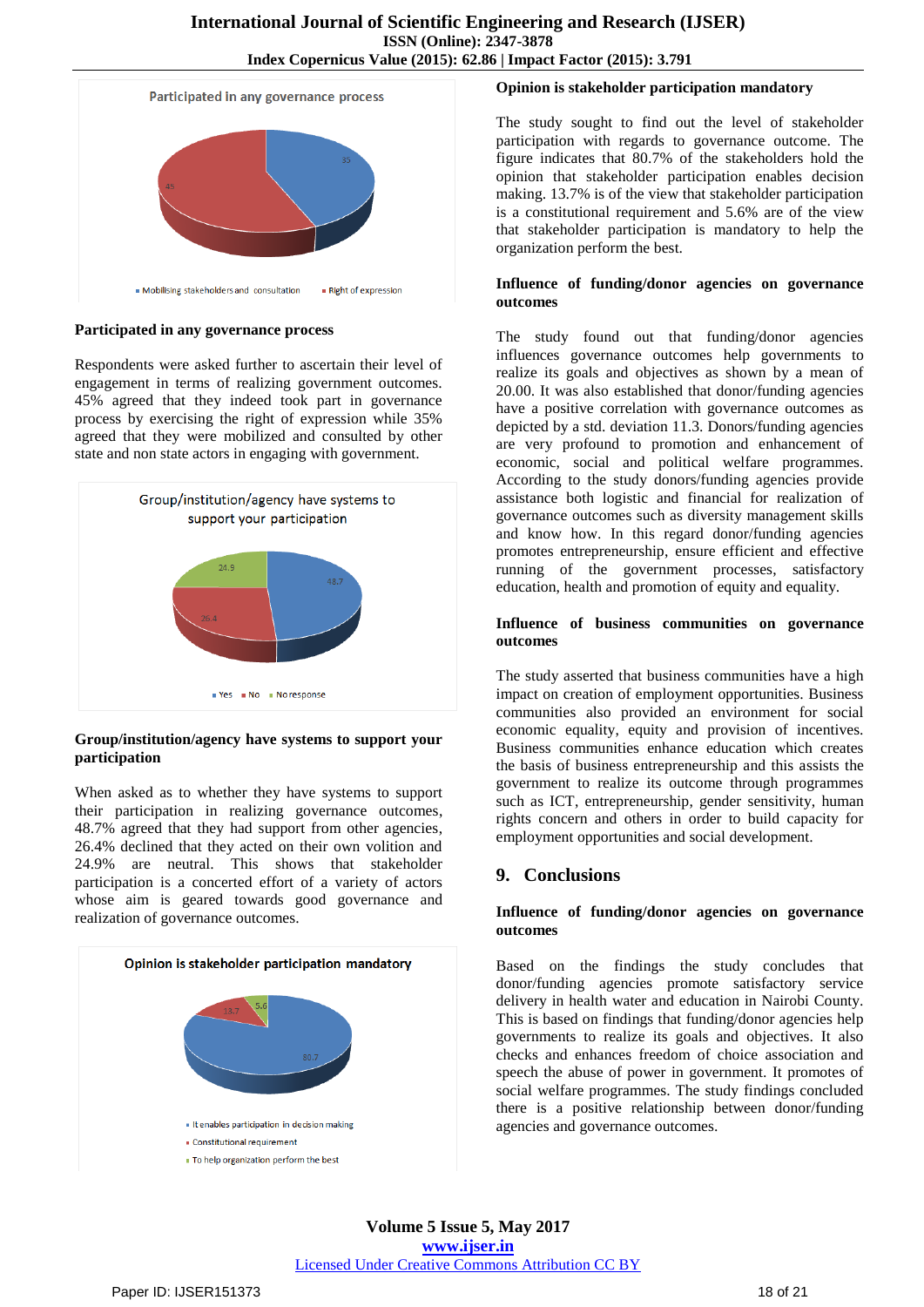#### **Influence of business communities on governance outcomes**

With regard to determining how business community influences governance outcomes, the study concluded that business communities had a high impact on creation of employment opportunities. It also provided a structure of social economic equality and provision of incentives. Business communities enhanced education, and decision making. The study findings concluded education creates the basis of business entrepreneurship and this enabled the government to establish programmes in ICT, entrepreneurship, gender issues with the view to build capacity for employment opportunities, hence positively affecting governance outcomes.

## **10. Recommendations**

Based on the findings the study recommends and makes the following recommendations: Business communities have been found to enable government realize its outcomes in terms of increased enterprise development. The study recommends that business communities intrinsically be absorbed in management in county government institutions from basic structural economic to strategic governance policy initiatives. The institutions should implement flexible individual participation timeline free from victimization or otherwise. The study revealed that Donor/agency funding was key to governance outcomes. It recommends that the donors / funding agencies be accorded more room to critique and provide frameworks and rational decisions other than just financial assistance, in order to fathom accountability and transparency in the utilization of donations/ funds for sound governance outcomes.

The study recommends that the county government of Nairobi should draw programmes and engage /attract more funding. In regard to donor/funding agencies the study recommends that the county government of Nairobi must come up with a road map to establish the needs and how to mitigate issues arising with a view of collectively working with other stakeholders such as donors and funding agencies to address the issues at hand through community groups.

# **11. Suggestions for Further Studies**

The study focused on the influence of business communities on governance outcomes in Nairobi County. There is need for similar study to be conducted in a private institution so as to establish the influence of business communities in the private sector with the view to uphold the vision 2030 and enhance private public partnership

# **References**

- [1] Abdul Hye Hasnat, ( 2001) Governance: South Asian Perspective (Oxford, 2001),
- [2] Abdullah Boru Halakhe (2013) " R2P in Practice": Ethnic Violence, Elections and Atrocity Prevention in Kenya
- [3] African Elections Database <http://africanelections.tripod.com/ke.html>
- [4] African Political Economy, 69: 371-386.
- [5] [African Views, African Voices](https://www.nap.edu/catalog/2041/democratization-in-africa-african-views-african-voices) (1992) Democratization in Africa: (Africa World Press, 2000)
- [6] Ajulu, R. (1995). "The Left and the Question of Democratic Transition in Kenya: A Reply to Mwakenya". Review of African Political Economy, 64: 229–235.
- [7] Akech, Migai (2010), "Institutional Reform in the New Constitution in Kenya", International Center for Transitional Justice.
- [8] Al Jazeera [http://english.aljazeera.net/Services/Search/Default.as](http://english.aljazeera.net/Services/Search/Default.aspx) [px](http://english.aljazeera.net/Services/Search/Default.aspx) Search prefix Kenya
- [9] Alan Hudson and Linnea Jonsson (2009) ["Beyond](http://www.odi.org.uk/resources/details.asp?id=3288&title=beyond-aid-policy-coherence)  [Aid" for sustainable development](http://www.odi.org.uk/resources/details.asp?id=3288&title=beyond-aid-policy-coherence) London: [Overseas](https://en.wikipedia.org/wiki/Overseas_Development_Institute)  [Development Institute.](https://en.wikipedia.org/wiki/Overseas_Development_Institute)
- [10] Alinsky, Saul (1987) [1946]. Reveille for Radicals. New York: Vintage. *p*. 126.
- [11]Amanda palazzo et al 2016 Linking regional stakeholder scenarios and shared socioeconomic pathways
- [12]Ambey Kumar Srivastava (2015)Participation in Social Development – A Responsibility of All American Economic Review 91(2): 107–11.
- [13] Andy Inch First Published May 30, (2017 )Ordinary citizens and the political cultures of planning: In search of the subject of a new democratic ethos
- [14] Annan .K, (1998) Partnership for Global Community: Annual Report of the Working Organisation, New York, United Nations, para 168, 59
- [15]Archon Fung Published Date 25 February 2015 [Putting the Public Back into Governance The](http://onlinelibrary.wiley.com/doi/10.1111/puar.12361/full)  [Challenges of Citizen Participation and Its Future](http://onlinelibrary.wiley.com/doi/10.1111/puar.12361/full) Authors
- [16]Article 27(4) COK, 2010 is emphatic that the state cannot discriminate against a person on a wide range of grounds, including ethnicity and culture.
- [17]Article 27(5) COK, 2010 prohibits a person from discriminating against others on the same grounds.
- [18]Ashley Crossman (2017) The Major Theoretical Perspectives of Sociology
- [19]Barkan, Joel D. 2004. "Kenya After Moi. Foreign Affairs 83(1): 87–100.
- [20]Barkan, Joel D. 2008. "Kenya's Great Rift. Foreign Affairs 87(1).
- [21]Behrman, Jere, Hans-Peter Kohler, and Susan Cotts Watkins. 2002. "Social Networks and Changes in Contraceptive Use Over Time: Evidence from a Longitudinal Study in Rural Kenya. Demography 39(4): 713–38.
- [22]Bello, Ola (2011), "A Post-Aid EU-Kenya Partnership?", FRIDE, Policy Brief N.96, September.
- [23]Berelson, Bernard R., Paul F. Lazarsfeld, and William N. McPhee. 1954. Voting: A Study of Opinion Formation in a Presidential Campaign. Chicago : University of Chicago Press.
- [24]Bevir, Mark (2013). Governance: A very short introduction. Oxford, UK: Oxford University Press.
- [25]Blackford, Russell (July 20, 2006). ["Genetic](http://ieet.org/index.php/IEET/more/689/%20Genetic%20enhancement%20and%20the%20point%20of%20social%20equality)  [enhancement and the point of social equality".](http://ieet.org/index.php/IEET/more/689/%20Genetic%20enhancement%20and%20the%20point%20of%20social%20equality) Institute for Ethics and Emerging Technologies.

**Volume 5 Issue 5, May 2017 www.ijser.in**

## Licensed Under Creative Commons Attribution CC BY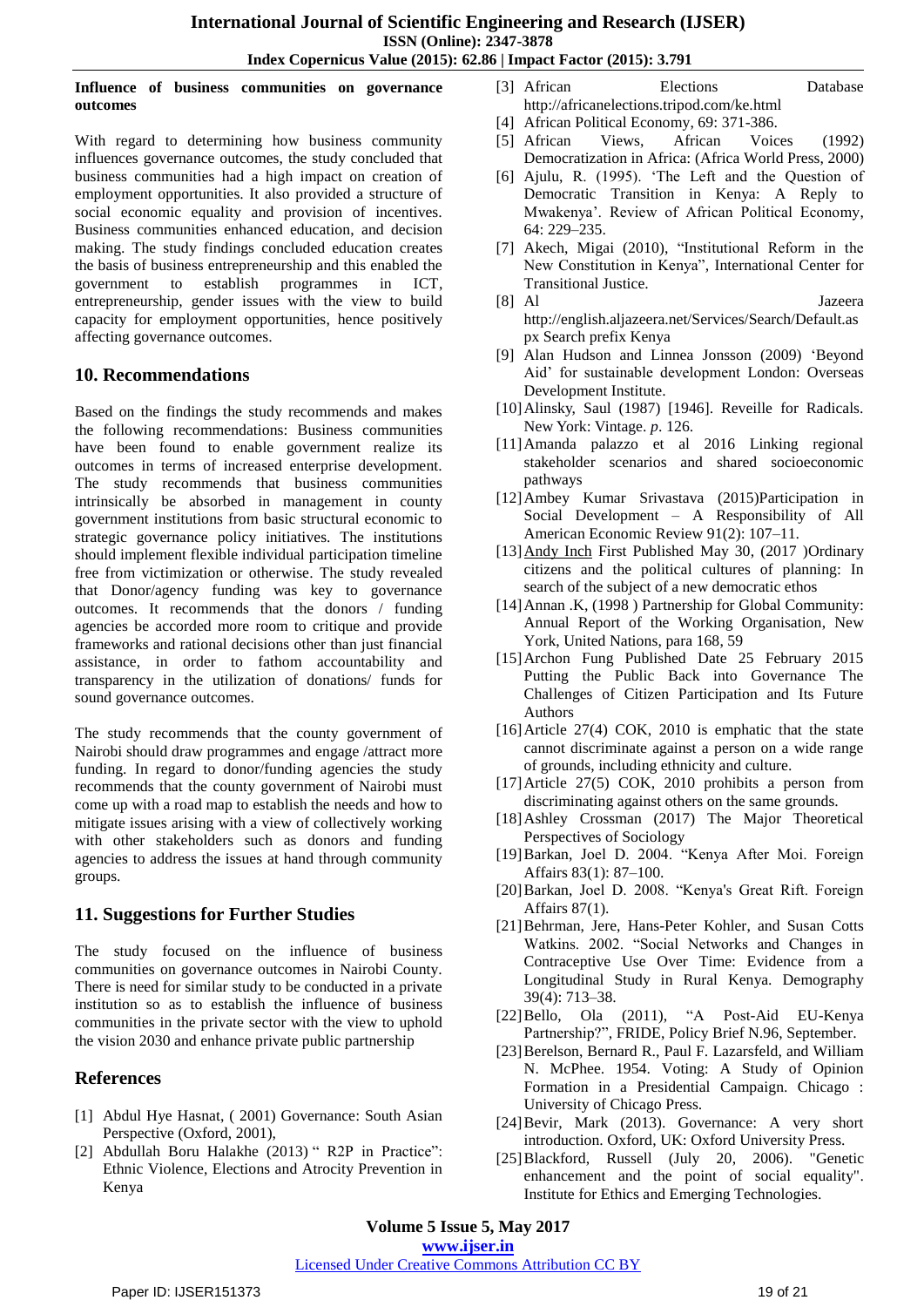- [26]Blundell, M. (1959) "Making a Nation in Kenya", Affrican Affairs, 58: 221-228.
- [27]Bobo, Kim; et al. (2001). Organizing for social change: Midwest Academy: Manual for activists. Seven Locks.
- [28]Bratton, Michael, Robert Mattes, and Emmanuel Gyimah-Boadi. 2004. Public Opinion, Democracy, and Market Reform in Africa. New York : Cambridge University Press.
- [29]Brenton Holmes 2011 Politics and Public Administration
- [30] Brown, S. (2004) "Theorizing Kenya's Protracted Transition to Democracy" Journal of Contemporary African Studies 22: 325-342
- [31]Burns H. Weston, March 20, 2014, Encyclopedia Britannica, [human rights,](http://www.britannica.com/EBchecked/topic/275840/human-rights) Retrieved August 14, 2014
- [32] Campbell, David E. 2008. "Voice in the Classroom: How an Open Classroom Climate Fosters Political Engagement Among Adolescents. Political Behavior 30: 437–54.
- [33] Carothers, Thomas. 1999. Aiding Democracy Abroad: The Learning Curve. Washington DC : Carnegie Endowment for International Peace.
- [34]Chabal, P (1998) "A Few Considerations on Democracy in Africa", International Affairs, Chapter Six, Leadership and Integrity, Constitution of Kenya, 2016.
- [35] Chapter two Art 10, National values and principles of governance Constitution of Kenya 2010.
- [36]Chigunta, F. (2006) "The creation of job/work opportunities and income generating activities for youth in post-conflict countries. "Paper presented at an expert group meeting on youth in Africa:
- [37]Chris, M.A.K. (2009) "Do the People Have Faith in Electoral Democracy? Lessons from Kenyan 2007 Presidential Elections", African Journal of Political Science and International Relations 3: 38-45
- [38]Christensen L, N Krogman Ecology and Society, (2012) Social thresholds and their translation into social-ecological management practices
- [39]Committee on the Elimination of Discrimination against Women (2010), "Consideration of reports submitted by States parties under article 18 of the CEDAW", 7th Periodic Report of the Government of the Republic of Kenya on Implementation of the International Convention on the Elimination of All Forms of Discrimination against Women (CEDAW).
- [40]Conover, Pamela Johnston, Donald D. Searing, and Ivor M. Crewe. 2002. "The Deliberative Potential of Political Discussion. British Journal of Political Science 32: 21–62.
- [41]Curtain, R. (2003) "Youth in extreme poverty dimensions and country responses." In: The world youth report 2003: the global situation of young people. Department of Economic and Social Affairs, United Nations. Online: [www.un.org/esa/socdev/unyin/wyr](http://www.un.org/esa/socdev/unyin/wyr)
- [42]Dalsgaard Peter 2012 Participatory Design in Large-Scale Public Project
- [43] Dalton, Russell J. 1994. "Communists and Democrats: Democratic Attitudes in the Two Germanies. British Journal of Political Science 24: 469–93.
- [44]Delli Carpini, Michael X., and Scott Keeter. 1996. What Americans Know about Politics and Why It Matters. New Haven, CT: Yale University Press.
- [45]Democracy Development Paper 76. World Bank: Washington, DC. Stewart, M. (2000) "Community governance." In (Ed.) H. Barton, Sustainable communities: the potential for eco-neighbourhoods.
- [46]Denton, John A. (1990). Society and the official world: a reintroduction to sociology. Dix Hills, N.Y: General Hall. p. 17. [ISBN](https://en.wikipedia.org/wiki/International_Standard_Book_Number) [0-930390-94-6.](https://en.wikipedia.org/wiki/Special:BookSources/0-930390-94-6)
- [47]Diamond, Larry. 1999. Developing Democracy: Towards Consolidation. Baltimore : Johns Hopkins University Press.
- [48]Domingo, P. and Wild, L. (2012), "Will Kenya"s 2010 Constitution work for women and children?" Overseas Development Institute, Project Briefing 74.
- [49]Eric (2013). "1: Theoretical Perspectives and Models of Community Work". Activism and Social Change: Lessons for Community Organizing (2 ed.). North York, Ontario: University of Toronto Press. p. 23.
- [50]Evans, B., M. Joas, S. Sundback and K. Theobald (2005) Governingsustainable cities. Earthscan: London.
- [51]Eveland, William P., Jr., Andrew F. Hayes, Dhavan V. Shah, and Nojin Kwak. 2005. "Understanding the Relationship between Communication and Political Knowledge: A Model Comparison Approach Using Panel Data. Political Communication 22(4): 423–46.
- [52]Farrelly Colin (2004) An Introduction to Contemporary Political Theory ©Sage Publications.
- [53[\]Fellman & David\(](http://www.worldcat.org/wcidentities/lccn-n50001113)2016) worldcat.org Retrieved October 30, 2016.
- [54]FEMNET (ed.) (2009), "Beijing +15: Assessing the Implementation of the Beijing Platform for Action in Kenya", Nairobi.
- [55]Finkel, Steven E., and Jeremy Horowitz. 2010. "Civic Education and Democratic "Backsliding" in the Wake of Kenya's Post-2007 Election Violence." Paper presented at the annual meetings of the American Political Science Association, Washington, DC
- [56] Fisher Josie 2004. Social Responsibility and Ethics: Clarifying the Concepts Economic and Social Affairs, New York. outcome
- [57]Foreign policy blogs.com/2008/12/04/African elections database Dec 04, 2008).
- [58]Fukuda-Parr Sakiko and Ponzio Richard, (2002).Governance: Past, Present, Future Setting the governance agenda for the Millennium Declaration, (Background paper on the HDR 2002). future directions. **IIED:** London. Online:http://pubs.iied.org/G02101.html
- [59]Gabriel Lubale (2012) An Introduction to the County Governments of Kenya
- [60]Gaventa, J. (2004) "Participatory development or participatory democracy? Linking participatory approaches to policy and governance." In (Eds.) R. Chambers,
- [61]Gibson, James L., and Amanda Gouws. 2003. Overcoming Intolerance in South Africa: Experiments in Democratic Persuasion. Cambridge: Cambridge University Press.
- [62]Gugerty, Mary Kay, and Michael Kremer. 2008. "Outside Funding and the Dynamics of Participation

**Volume 5 Issue 5, May 2017**

**www.ijser.in**

## Licensed Under Creative Commons Attribution CC BY